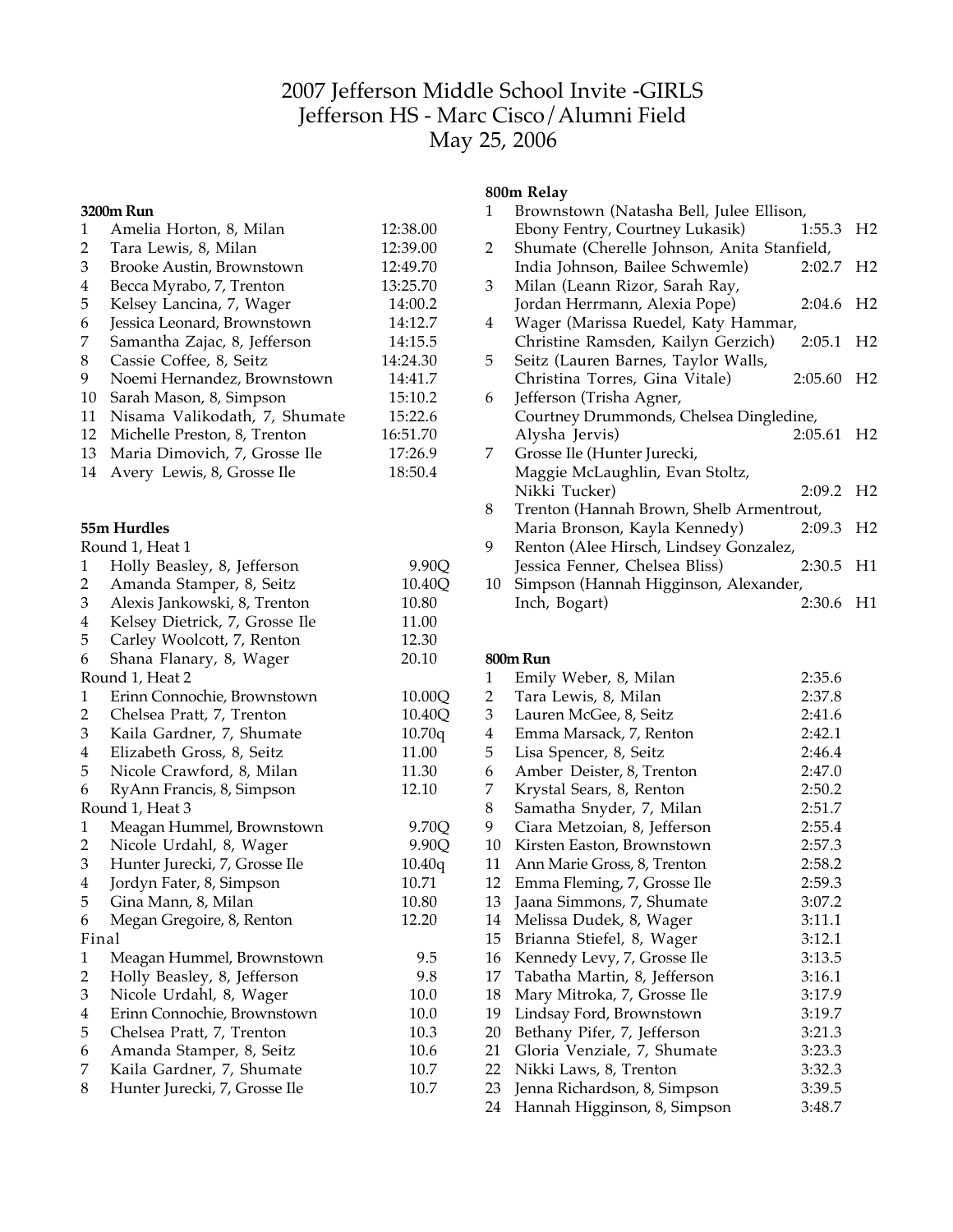## **1600m Run**

| 1  | Tara Lewis, 8, Milan            | 5:41.9 |
|----|---------------------------------|--------|
| 2  | Amelia Horton, 8, Milan         | 5:43.8 |
| 3  | Brooke Austin, Brownstown       | 6:02.3 |
| 4  | Heather Dietrick, 7, Grosse Ile | 6:04.1 |
| 5  | Natalie Dumais, 8, Trenton      | 6:07.8 |
| 6  | Kendra Krause, 7, Trenton       | 6:12.5 |
| 7  | Katie Griffith, 7, Wager        | 6:26.7 |
| 8  | Samantha Steinman, 6, Jefferson | 6:32.0 |
| 9  | Cassie Coffee, 8, Seitz         | 6:35.9 |
| 10 | Bernadette Venziale, 7, Shumate | 6:39.2 |
| 11 | Sarah Georgic, 7, Wager         | 6:43.1 |
| 12 | Kaylyn Brown, 8, Seitz          | 6:43.4 |
| 13 | Ashley Tobin, 7, Milan          | 6:45.4 |
| 14 | Valencia Gonzalez, Brownstown   | 6:51.8 |
| 15 | Analyssia Galvan, 7, Seitz      | 6:54.0 |
| 16 | Carley Woolcott, 7, Renton      | 6:54.5 |
| 17 | Samantha Brock, Brownstown      | 6:59.4 |
| 18 | Vanessa Warren, 8, Simpson      | 7:21.9 |
| 19 | Jennifer Payne, 8, Trenton      | 7:27.2 |
| 20 | Emma Taylor, 8, Grosse Ile      | 7:29.2 |
| 21 | Lisa Hughes, 8, Jefferson       | 7:43.3 |
|    |                                 |        |

# **100m Dash**

|                         | Round 1, Heat 1                  |        |
|-------------------------|----------------------------------|--------|
| 1                       | Tiara Overstreet, 7, Shumate     | 13.70Q |
| $\overline{\mathbf{c}}$ | Shaquaila Green, 8, Milan        | 14.00Q |
| 3                       | Alysha Jervis, 8, Jefferson      | 14.70  |
| 4                       | Justine Volz, 8, Grosse Ile      | 14.90  |
| 5                       | Maria Loyo, 7, Renton            | 15.10  |
| 6                       | Maria Bronson, 8, Trenton        | 15.30  |
|                         | Round 1, Heat 2                  |        |
| 1                       | Ebony Fentry, Brownstown         | 13.80Q |
| $\overline{c}$          | Maggie McLaughlin, 7, Grosse Ile | 14.40Q |
| 3                       | Kara Argue, 7, Trenton           | 14.50q |
| 4                       | Amanda Stamper, 8, Seitz         | 15.00  |
| 5                       | Marissa Ruedel, 8, Wager         | 15.40  |
| 6                       | Chelsea Murray, 8, Jefferson     | 15.50  |
| 7                       | Paige Livernois, 7, Simpson      | 15.80  |
|                         | Round 1, Heat 3                  |        |
| $\mathbf{1}$            | Minah Johnson, 8, Milan          | 14.30Q |
| $\overline{\mathbf{c}}$ | Tyler Spiegel, Brownstown        | 14.31Q |
| 3                       | Anita Stanfield, 7, Shumate      | 14.51  |
| 3                       | Gina Vitale, 7, Seitz            | 14.50q |
| 5                       | Kaley Faber, 8, Wager            | 15.50  |
| 6                       | Ryan Francis, Renton             | 15.80  |
| Final                   |                                  |        |
| $\mathbf{1}$            | Tiara Overstreet, 7, Shumate     | 13.9   |
| $\overline{c}$          | Ebony Fentry, Brownstown         | 14.0   |
| 3                       | Shaquaila Green, 8, Milan        | 14.5   |
| $\overline{\mathbf{4}}$ | Minah Johnson, 8, Milan          | 14.5   |
| 5                       | Tyler Spiegel, Brownstown        | 14.6   |
| 6                       | Kara Argue, 7, Trenton           | 14.6   |
| 7                       | Gina Vitale, 7, Seitz            | 14.8   |
| 8                       | Maggie McLaughlin, 7, Grosse Ile | 14.8   |
|                         |                                  |        |

## **400m Dash**

| 1  | Tara Lewis, 8, Milan            | 64.2  | H <sub>3</sub> |
|----|---------------------------------|-------|----------------|
| 2  | Lauren Brown, 8, Grosse Ile     | 65.6  | H <sub>3</sub> |
| 3  | Kiara Rollins, 8, Shumate       | 67.3  | H <sub>3</sub> |
| 4  | Cayla Cooper, 7, Grosse Ile     | 68.6  | H <sub>3</sub> |
| 5  | Jennifer Liedel, 8, Wager       | 68.7  | H <sub>3</sub> |
| 6  | Courtney Lukasik, Brownstown    | 69.0  | H <sub>3</sub> |
| 7  | Christy Sheppard, 8, Grosse Ile | 69.50 | H <sub>2</sub> |
| 8  | Sarah Curry, 7, Jefferson       | 69.90 | H <sub>2</sub> |
| 9  | Jordan Herrmann, 7, Milan       | 70.90 | H <sub>2</sub> |
| 10 | Amber Deister, 8, Trenton       | 71.90 | H <sub>2</sub> |
| 11 | Monica Demyan, 8, Shumate       | 73.20 | H <sub>2</sub> |
| 12 | Brooke Johnson, 7, Renton       | 73.1  | H <sub>3</sub> |
| 13 | Brittany Trottier, 7, Shumate   | 74.00 | H <sub>2</sub> |
| 14 | Abby Smith, Brownstown          | 74.20 | H <sub>2</sub> |
| 15 | Joanne Bokor, Brownstown        | 74.40 | H <sub>2</sub> |
| 15 | Mackenzie Mousouleas, 8, Seitz  | 74.40 | H1             |
| 17 | Melissa Dudek, 8, Wager         | 76.90 | H1             |
| 18 | Jackie Woods, 7, Simpson        | 77.60 | H1             |
| 19 | Madison Mott, 8, Trenton        | 80.60 | H1             |
| 20 | Nikki Laws, 8, Trenton          | 83.50 | H1             |
| 21 | Bethany Pifer, 7, Jefferson     | 98.50 | H1             |

# **3200m Relay**

| 1  | Milan (Samatha Snyder, Taylor Lewis,        |         |
|----|---------------------------------------------|---------|
|    | Ashley Tobin, Emily Weber)                  | 11:22.4 |
| 2  | Brownstown (Brooke Austin, Jessica Leonard, |         |
|    | Rachel Robinson, Kirsten Easton)            | 11:41.9 |
| 3  | Trenton (Natalie Dumais, Jennifer Payne,    |         |
|    | Becca Myrabo, Kendra Krause)                | 11:42.1 |
| 4  | Seitz (Lisa Spencer, Kaylyn Brown,          |         |
|    | Analyssia Galvan, Lauren McGee)             | 12:06.1 |
| 5. | Wager (Stacey Haddix, Kayla Proffit,        |         |
|    | Sarah Georgic, Kelsey Lancina)              | 12:09.3 |
| 6  | Jefferson (Samantha Zajac,                  |         |
|    | Samantha Steinman, Tabatha Martin,          |         |
|    | Ashley Charles)                             | 12:17.7 |
| 7  | Grosse Ile (Emma Taylor, Kelsey Dietrick,   |         |
|    | Nikki Tucker, Heather Dietrick)             | 13:07.9 |
| 8  | Simpson (Sarah Mason, Vanessa Warren,       |         |
|    | Gibson, Rodriquiz)                          | 13:45.6 |

### **70m Dash**

|   | Round 1, Heat 1               |        |
|---|-------------------------------|--------|
|   | Tiara Overstreet, 7, Shumate  | 9.70Q  |
| 2 | Minah Johnson, 8, Milan       | 10.00Q |
| 3 | Christine Ramsden, 8, Wager   | 10.10q |
| 4 | Gina Vitale, 7, Seitz         | 10.21  |
| 5 | Tiffany Salva, Brownstown     | 10.30  |
| 6 | Chelsea Murray, 8, Jefferson  | 11.10  |
| 7 | Ashley Rowe, Renton           | 11.90  |
|   | Round 1, Heat 2               |        |
| 1 | Julee Ellison, Brownstown     | 9.60Q  |
| 2 | Kielee McNally, 8, Grosse Ile | 9.61Q  |
| 3 | Shana Flanary, 8, Wager       | 10.20q |
|   |                               |        |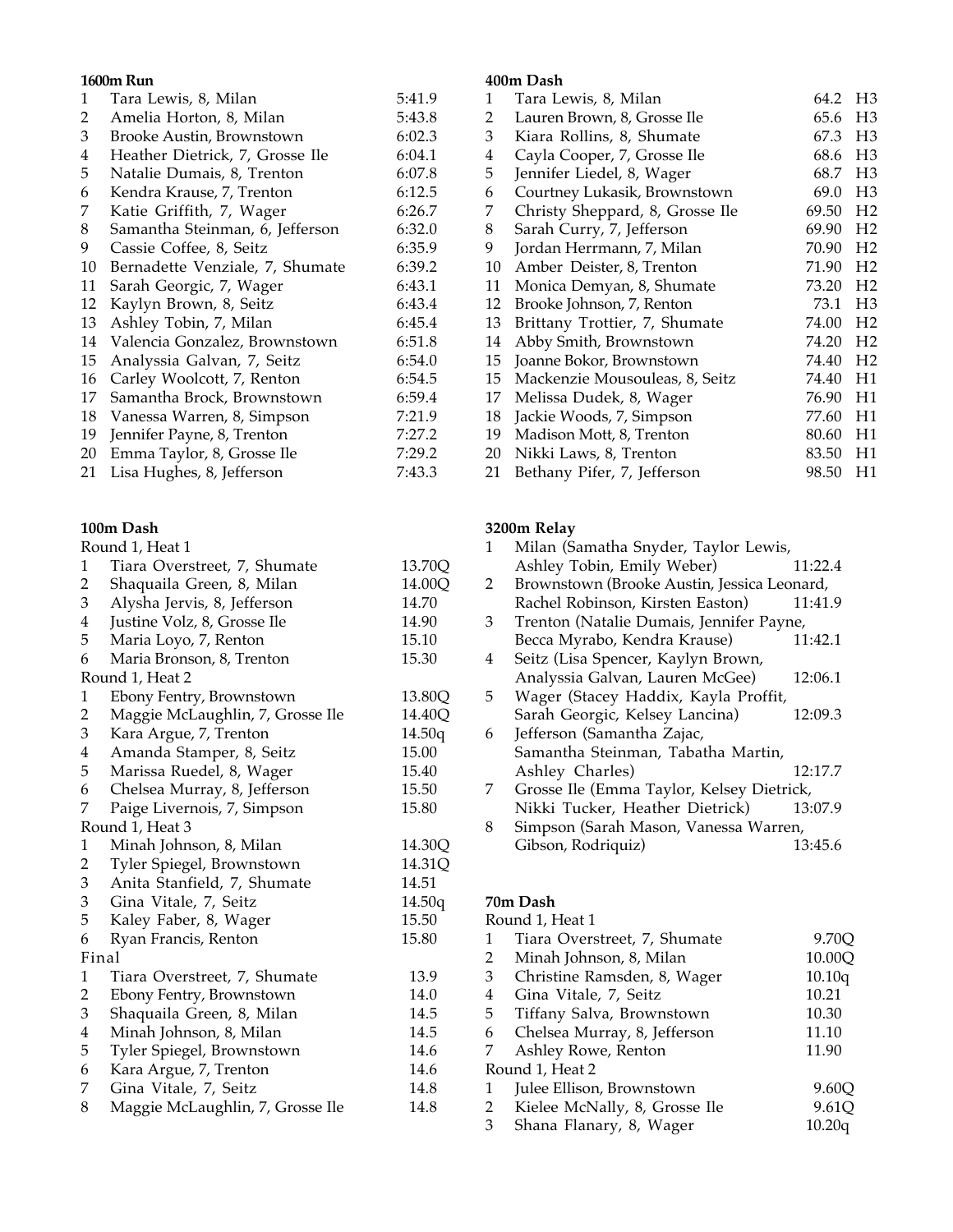| $\overline{\mathbf{4}}$ | Kayla Kennedy, 8, Trenton              | 10.60                  |                  |              | 11 Maria Loyo, 7, Renton                    | 31.90 H3   |                |
|-------------------------|----------------------------------------|------------------------|------------------|--------------|---------------------------------------------|------------|----------------|
| 5                       | Megan Gregoire, 8, Renton              | 11.70                  |                  |              | 31.90<br>11 Lauren Barnes, 8, Seitz         |            | H <sub>2</sub> |
|                         | Round 1, Heat 3                        |                        |                  |              | 32.00<br>13 Maria Bronson, 8, Trenton       |            | H3             |
| $\mathbf{1}$            | Shaquaila Green, 8, Milan              | 9.60Q                  |                  | 14           | Trisha Agner, 8, Jefferson                  | 32.01      | H3             |
| 2                       | Kaila Gardner, 7, Shumate              | 9.61Q                  |                  | 15           | Emily McGee, 7, Seitz                       | 32.20      | H <sub>2</sub> |
| 3                       | Cayla Cooper, 7, Grosse Ile            | 10.20q                 |                  |              | 16 Brittany Brooks, 8, Grosse Ile           | 32.50      | H <sub>2</sub> |
| 4                       | Kara Argue, 7, Trenton                 | 10.60                  |                  | 17           | Katy Hammar, 8, Wager                       | 32.60      | H <sub>2</sub> |
| 5                       | Christina Torres, 7, Seitz             | 11.70                  |                  | 17           | Hailey Cook, 8, Wager                       | 32.60      | H1             |
| 6                       | Hailey Schnarr, Simpson                | 11.71                  |                  | 19           | Grace Albers, 7, Milan                      | 32.70      | H <sub>2</sub> |
| 7                       | Nicole Borowski, 7, Jefferson          | 11.80                  |                  | 20           | Montana Pruett, 7, Grosse Ile               | 33.00      | H <sub>2</sub> |
| Final                   |                                        |                        |                  | 21           | Taylor Walls, 7, Seitz                      | 33.70      | H3             |
| $\mathbf{1}$            | Julee Ellison, Brownstown              | 9.5                    |                  | 22           | Shelb Armentrout, 7, Trenton                | 33.71      | H3             |
| $\overline{2}$          | Kielee McNally, 8, Grosse Ile          | 9.5                    |                  |              | 23 Josyln Labadie, 8, Grosse Ile            | 34.30      | H <sub>2</sub> |
| 3                       |                                        | 9.5                    |                  |              |                                             | 36.70      | H1             |
|                         | Shaquaila Green, 8, Milan              |                        |                  |              | 24 Samantha Hudick, 7, Jefferson            |            |                |
| $\overline{\mathbf{4}}$ | Tiara Overstreet, 7, Shumate           | 9.8                    |                  |              | 25 Olivia Naveaux, 7, Jefferson             | 41.50      | H1             |
| 5                       | Minah Johnson, 8, Milan                | 10.0                   |                  |              | Brooke Johnson, 7, Renton                   | <b>DNF</b> | H3             |
| 6                       | Christine Ramsden, 8, Wager            | 10.1                   |                  |              |                                             |            |                |
| 7                       | Kaila Gardner, 7, Shumate              | 10.2                   |                  |              |                                             |            |                |
| $\,8\,$                 | Cayla Cooper, 7, Grosse Ile            | 10.5                   |                  |              | 1600m Relay                                 |            |                |
|                         |                                        |                        |                  | $\mathbf{1}$ | Grosse Ile (Kielee McNally, Lauren Brown,   |            |                |
|                         |                                        |                        |                  |              | Christy Sheppard, Cayla Cooper)             | 4:43.80    | H2             |
|                         | 200m Hurdles                           |                        |                  | 2            | Seitz (Analyssia Galvan, Lisa Spencer,      |            |                |
| $\mathbf{1}$            | Holly Beasley, 8, Jefferson            | 31.80 H3               |                  |              | Taylor Walls, Lauren McGee)                 | 4:56.50    | H <sub>2</sub> |
| $\overline{2}$          | Meagan Hummel, Brownstown              | 33.20 H3 3             |                  |              | Wager (Kelsey Lancina, Kayla Proffit,       |            |                |
| 3                       | Kailyn Gerzich, 8, Wager               | 33.30                  | H <sub>3</sub>   |              | Melissa Dudek, Jennifer Liedel)             | 4:58.60    | H <sub>2</sub> |
| 4                       | Amalia Morgan, Brownstown              | 33.90                  | H <sub>3</sub> 4 |              | Jefferson)                                  | 5:00.20    | H <sub>2</sub> |
| 5                       | Amanda Stamper, 8, Seitz               | 34.40                  | H <sub>3</sub>   | -5           | Brownstown                                  | 5:01.10    | H <sub>2</sub> |
| 6                       | Erinn Connochie, Brownstown            | 34.70                  | H <sub>3</sub> 6 |              | Milan                                       | 5:01.80    | H <sub>2</sub> |
| 7                       | Jordyn Fater, 8, Simpson               | 34.80                  | H <sub>2</sub> 7 |              | Trenton                                     | 5:07.60    | H <sub>2</sub> |
| 8                       | Gina Mann, 8, Milan                    | 35.30                  | H <sub>2</sub> 8 |              | Shumate                                     | 5:15.30    | H1             |
| 9                       | Emma Marsack, 7, Renton                | 35.70                  | H <sub>2</sub> 9 |              | Simpson                                     | 5:49.50    | H1             |
| 10                      | Elizabeth Gross, 8, Seitz              | 35.80                  | H <sub>2</sub>   |              |                                             |            |                |
| 11                      | Marissa Ruedel, 8, Wager               | 36.10                  | H <sub>2</sub>   |              |                                             |            |                |
| 11                      | Chelsea Pratt, 7, Trenton              |                        |                  |              | 36.10 H1 400m Relay                         |            |                |
|                         | 13 Leann Rizor, 8, Milan               | 36.11 H <sub>2</sub> 1 |                  |              | Brownstown (Julee Ellison, Ebony Fentry,    |            |                |
|                         | 14 Alexis Jankowski, 8, Trenton        | 36.30 H1               |                  |              | Tiffany Salva, Teanne Townsend)             | 57.50      | $_{\rm H2}$    |
|                         | 15 Katie Susko, 7, Shumate             | 37.00 H1 2             |                  |              | Shumate (Emily Elkins, India Johnson,       |            |                |
|                         | 16 Amelia Horton, 8, Milan             | 37.20 H3               |                  |              | Kaila Gardner, Monique Howell)              | 58.40 H2   |                |
| 17                      | Alexis Widger, 8, Grosse Ile           | 37.50 H1 3             |                  |              | Milan (Alexia Pope, Leann Rizor, Sarah Ray, |            |                |
| 18                      | Katie Griffith, 7, Wager               | 39.30                  | H1               |              | Brittany Westfall)                          | 58.90      | H2             |
| 19                      | Madison Mott, 8, Trenton               | 39.80                  | H1 4             |              | Wager                                       | 59.00      | H <sub>2</sub> |
| 20                      | Bernadette Venziale, 7, Shumate        | 40.50                  | H <sub>2</sub> 5 |              | Trenton                                     | 59.40      | H <sub>2</sub> |
|                         | Hannah Schmitz, 8, Jefferson           | 41.20                  | H <sub>2</sub> 6 |              | Grosse Ile                                  | 60.20      | H <sub>2</sub> |
| 21                      |                                        | 41.20                  | H1 7             |              |                                             |            |                |
| 21                      | Catherine Vollmerhausen, 8, Grosse Ile |                        |                  |              | Jefferson                                   | 60.90      | H <sub>2</sub> |
|                         |                                        |                        |                  | 8            | Seitz                                       | 62.80      | H <sub>2</sub> |
|                         |                                        |                        |                  | 9            | Simpson                                     | 65.90      | H1             |
|                         | 200m Dash                              |                        |                  | 10           | Renton                                      | 68.00      | H1             |
| 1                       | Natasha Bell, Brownstown               | 28.40 H4               |                  |              |                                             |            |                |
| 2                       | Shaquaila Green, 8, Milan              | 29.10                  | H4               |              |                                             |            |                |
| 3                       | India Johnson, 7, Shumate              | 29.40                  |                  |              | H <sub>4</sub> High Jump                    |            |                |
| $\overline{\mathbf{4}}$ | Nicole Urdahl, 8, Wager                | 29.60                  | H4 1             |              | Holly Beasley, 8, Jefferson                 | $4 - 7$    |                |
| 5                       | Cherelle Johnson, 7, Shumate           | 30.30 H4 2             |                  |              | Emily Weber, 8, Milan                       | $4 - 6$    |                |
| 6                       | Minah Johnson, 8, Milan                | 30.40 H4 3             |                  |              | Kirsten Easton, Brownstown                  | $4 - 4$    |                |
| 7                       | Teanne Townsend, Brownstown            | 30.70 H4 4             |                  |              | Gabrielle Pate, 8, Seitz                    | $4-4$      |                |
| 8                       | Amber Deister, 8, Trenton              | 31.00 H3 4             |                  |              | Taylor Lewis, 8, Milan                      | $4 - 4$    |                |
| 9                       | Anita Stanfield, 7, Shumate            | 31.40 H4 4             |                  |              | Stacey Haddix, 8, Wager                     | $4 - 4$    |                |
| 10                      | Tyler Spiegel, Brownstown              | 31.60 H3 7             |                  |              | Rachel Robinson, Brownstown                 | $4 - 4$    |                |